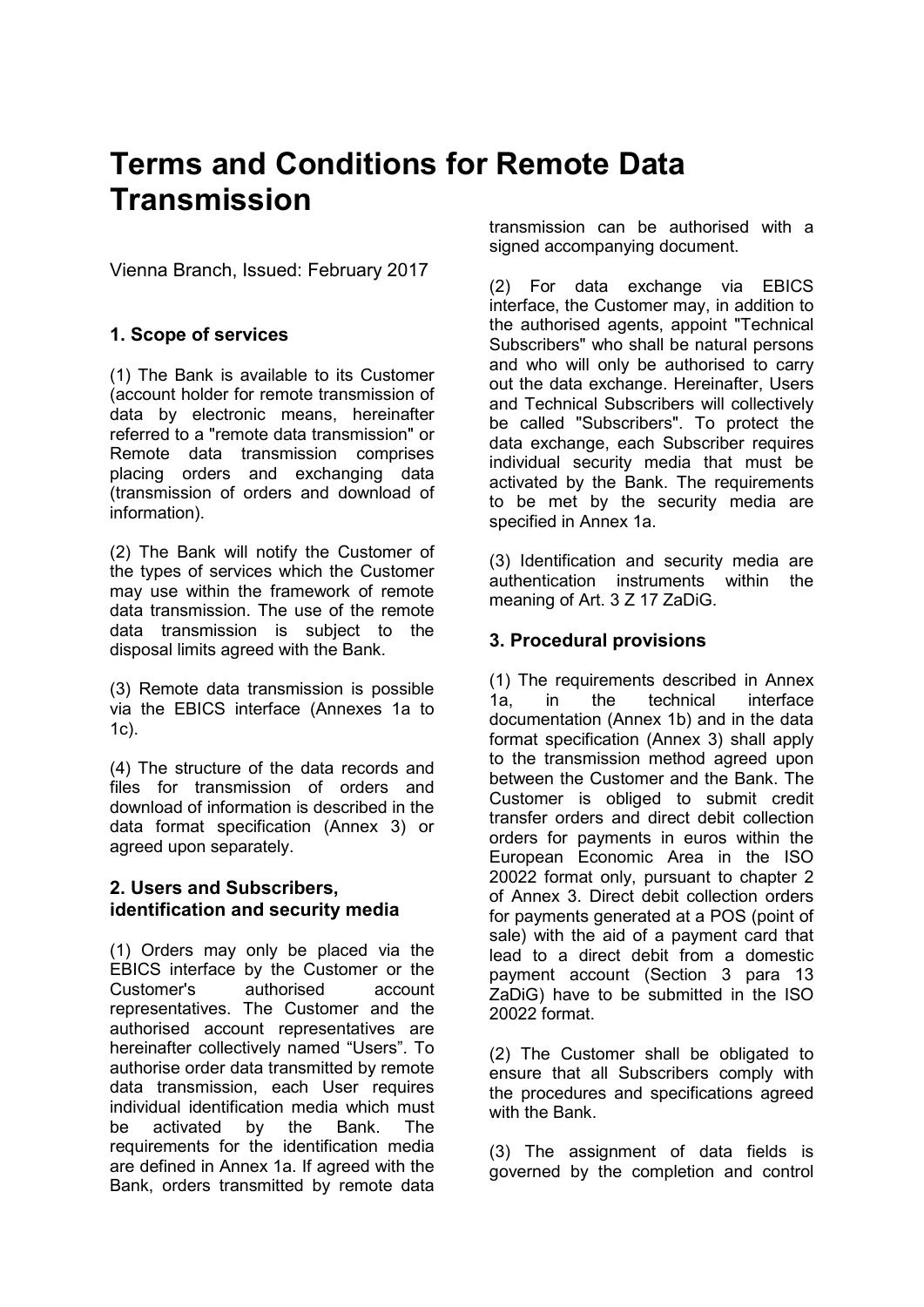guidelines applicable to the specific format used (Annex 3).

(4) The User shall supply the payee's/payer's correct account identification code (account number or IBAN) and  $-$  if also required  $-$  the identification code of the payment service provider (bank code or BIC) of the payee's/ the payer's payment service provider (paying agent). The payment service providers engaged in processing a payment order are authorised to process the payment solely on the basis of the account identification code and – if also supplied – the identification code of the payment service provider. Incorrect details may result in an order being misdirected. Any losses and disadvantages this causes shall be borne by the Customer. This provision shall apply accordingly if any other orders (not payment orders) are transmitted by remote data transmission.

(5) Prior to the transmission of the order data to the Bank, a record of the full contents of the files to be transmitted and of the data transmitted for the verification of identification must be prepared. Such record must be kept by the Customer for a minimum period of 30 calendar days from the date of execution in such a form that it can be made available to the Bank again at short notice on request, unless otherwise agreed.

(6) In addition, the Customer must generate an electronic protocol for each data exchange according to section 10 of the specifications for the EBICS interface (Annex 1b), keep the protocol on file and make it available to the Bank on request.

(7) To the extent that the Bank provides the Customer with data on payment transactions which are not yet finally processed, such data shall be deemed to be only non-binding information. Such data will be specially marked.

(8) The order data submitted via remote data transmission shall be authorised either by an electronic signature or by a signed accompanying document as agreed with the Bank. Such order data shall be effective as an order

a) for data submitted with an electronic signature:

- if all necessary electronic signatures of the Users have been received by remote data transmission within the agreed period and
- if the electronic signatures can be successfully checked against the agreed keys;

(b) for data submitted with an accompanying document:

- if the Bank receives the accompanying document in the agreed period and
- if the accompanying document has been signed in accordance with the account mandate.

## **4. Duties of conduct and care in dealing with the identification media that are required for the authorisation of orders**

(1) Given the transmission procedure agreed with the Bank, the Customer shall ensure that all Users comply with the identification procedures specified in Annex 1a.

(2) The User may place orders by means of the identification media activated by the Bank. The Customer shall cause every User to ensure that no third party obtains possession of the User's identification medium or gains knowledge of the password protecting it. This is because any third person who has obtained possession of the medium or a duplicate thereof can misuse the agreed services in conjunction with the corresponding password. The following shall be observed in particular to keep the identification media secret:

- the data identifying the User may not be stored outside the identification medium, for example on the computer's hard disk,
- the identification medium must be removed from the reading device and kept safely after the end of the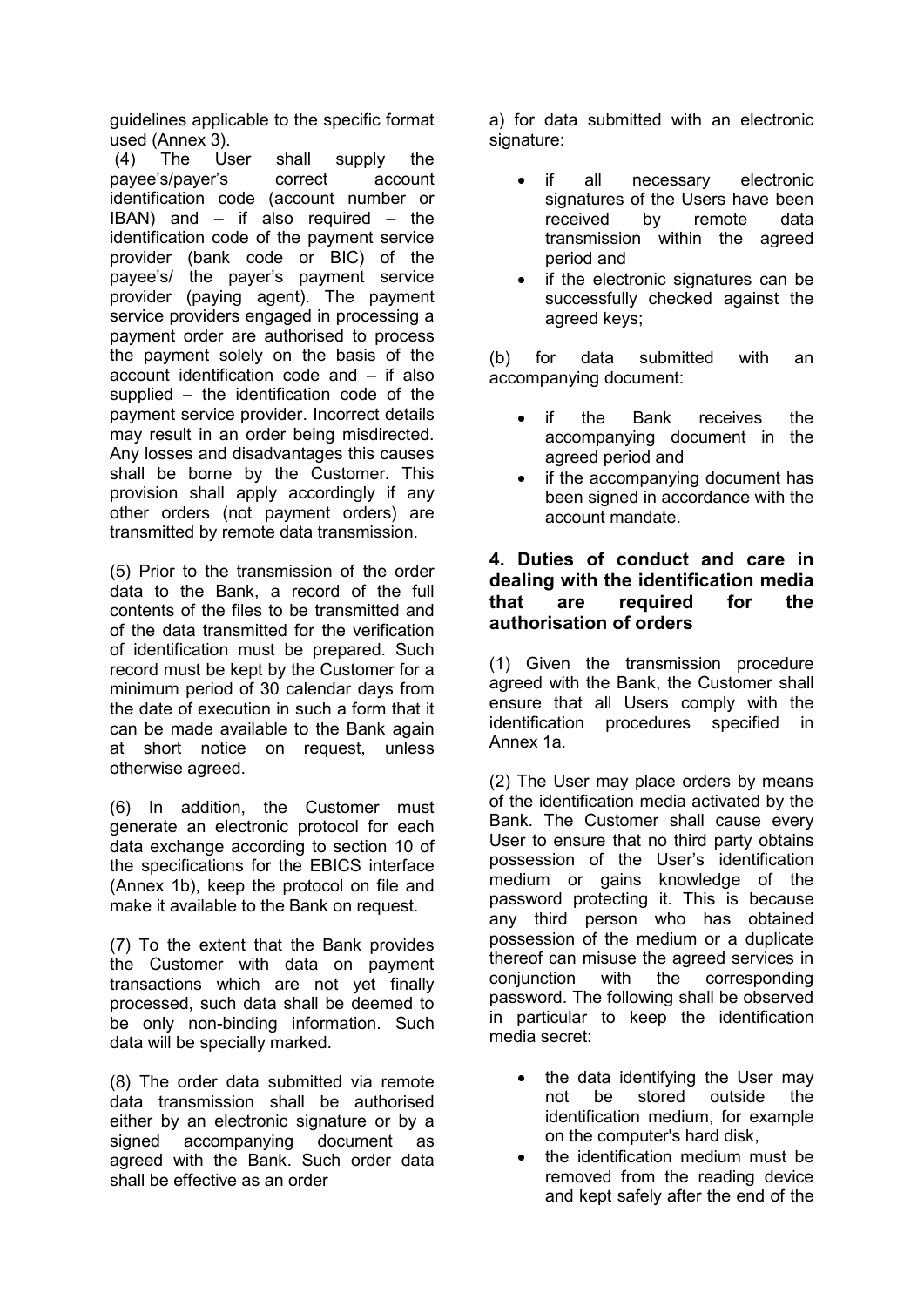remote data transmission procedure,

- the password protecting the identification medium may not be written down or stored electronically, and
- when entering the password, care must be taken to ensure that no other persons can steal it.

The Customer instructs the Bank to save the personal key of the Participant/User in a technical environment that is protected against unauthorised access. The Bank is also entitled to instruct a reliable service provider to do this. The password required to authorise the personal key will be replaced by a TAN using the photoTAN procedure.

The storage of the electronic key in a technical environment provided by the Bank (or by a service provider authorised by the Bank) (see No. 2.2.1 (5) of Annex 1a to the Terms and Conditions for Remote Data Transmission) is permitted.

## **5. Duties of conduct and care for dealing with the security media required for data exchange**

With respect to connection via EBICS, the Customer is obliged to ensure that all Subscribers comply with the security procedures described in Annex 1a.

The Subscriber shall secure the data exchange by means of the security media activated by the Bank. The Customer is obliged to request each User to ensure that no third party obtains possession of the security medium or is able to use it. In particular as regards storage in a technical system, the Subscriber's security medium must be stored in a technical environment which is protected against unauthorised access. This is because any third person who gains access to the security medium or a duplicate thereof may misuse the data exchange.

## **6. Suspending identification and security media**

(1) If the identification or security media are lost, become known to third parties or misuse of such media is suspected, the Subscriber must immediately request that the Bank suspend the remote data transmission access. Further details are stipulated in Annex 1a. The Subscriber can also request that the Bank suspend the access at any time via the separately notified contact data.

(2) Outside the remote data transmission procedure, the Customer may request suspension of a Subscriber's identification and security media or the entire remote data transmission access via the suspension facility notified by the Bank.

(3) If misuse is suspected, the Bank will suspend the entire remote data transmission access. It will inform the Customer of this suspension outside the remote data transmission process. Such a suspension cannot be cancelled via remote data transmission

## **7. Treatment of incoming order data by the Bank**

(1) The order data transmitted to the Bank by remote data transmission are processed during the normal course of work.

(2) On the basis of the signatures generated by the Subscribers with the security media, the Bank will verify whether the sender is authorised for the data exchange. If this verification reveals any discrepancies, the Bank will not process the affected order and will notify the Customer thereof immediately.

(3) The Bank will verify the identification of the User(s), and the authorisation of the order data transmitted by remote data transmission on the basis of the electronic signatures generated by the Users with the identification media or on the basis of the accompanying document provided and will check that the order data records or as to the photoTAN provided comply with the provisions specified in Annex 3. If this verification reveals any discrepancies, the Bank will not process the respective order and immediately inform the Customer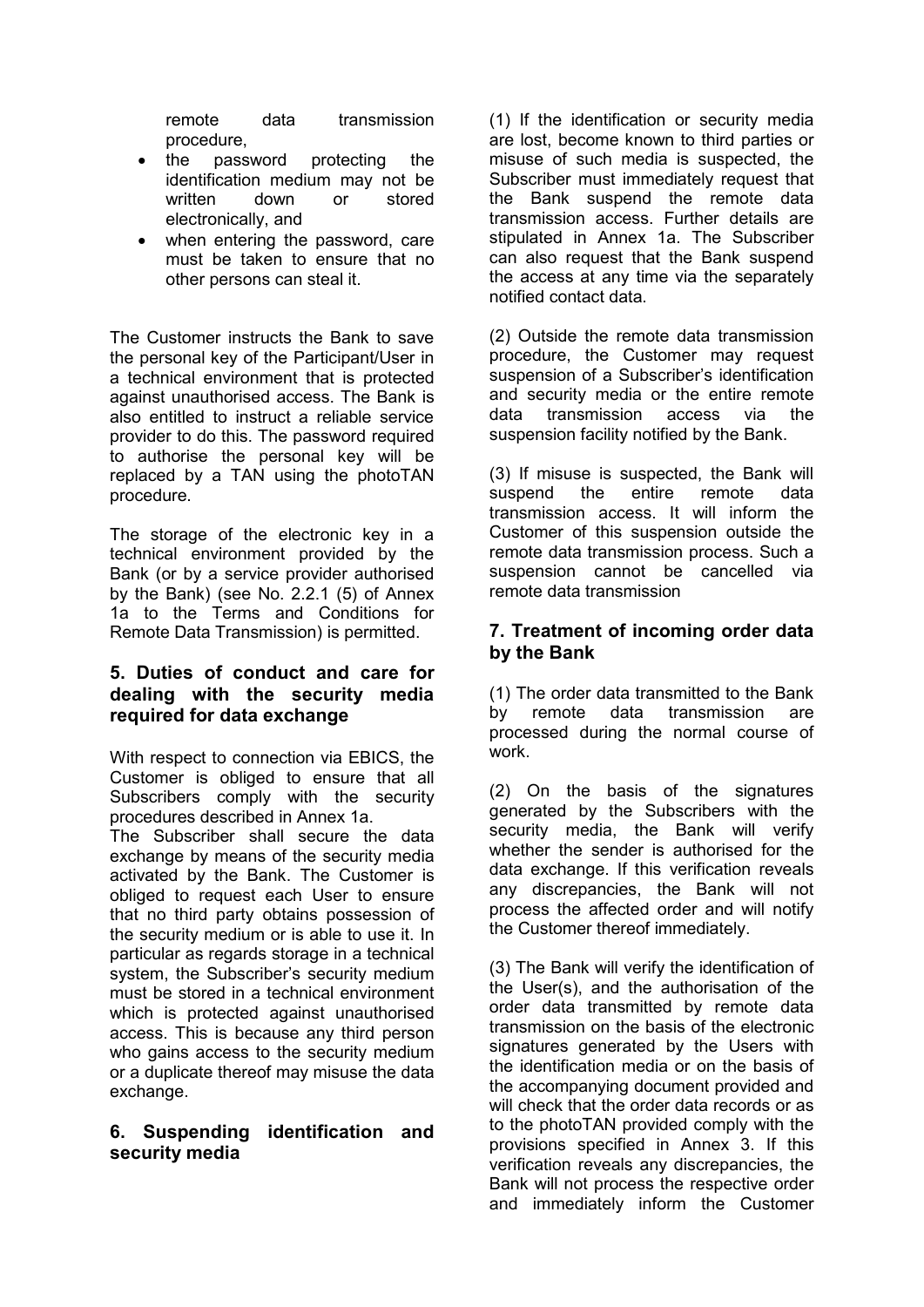thereof. The Bank shall be entitled to delete orders, which have not been fully authorised, after expiry of the time limit separately notified by the Bank.

(4) If errors are revealed by the Bank's verification of files or data records pursuant to Annex 3, the Bank will provide proof of the errors in the files or data records in a suitable form and notify the User thereof immediately. The Bank is authorised to exclude files or data records with errors from further processing if a proper execution of the order cannot be ensured.

(5) The Bank shall be obliged to document the above procedures (cf. Annex 1a) and the forwarding of the orders for processing in the customer protocol. The Customer in turn shall be obliged to call up the customer protocol without undue delay and to keep himself/herself informed of the processing of the order. In the event of any discrepancies, the Customer should contact the Bank.

# **8. Recall**

(1) Before the authorisation of the order data, the Customer shall be entitled to recall the file.. Individual order data can only be changed by recalling the whole file and placing the order again. The Bank can only accept a recall if it reaches the financial institution in good time so that it can be taken into account in the course of the normal working processes.

(2) The extent to which an order can be recalled shall be governed by the applicable special conditions (for example Terms and Conditions for Payment Services). Cancellation of orders can only take place outside the remote data transmission process. To do this, the Customer must inform the Bank of the individual details given in the original order.

# **9. Execution of orders**

(1) The Bank will execute the orders if all of the following requirements for execution have been fulfilled:

- the order data submitted by remote data transmission must have been authorised in accordance with No. 3 sub-section 8,
- the defined data format must be complied with,
- the disposal limit must not be exceeded.
- the requirements for execution must be fulfilled in accordance with the special conditions applicable to the relevant order type, and
- the execution of the order must not violate any other legal provisions.

(2) If the conditions for execution outlined in sub-section 1 are not fulfilled, the Bank will not execute the order and will inform the Customer that the order has not been executed without undue delay through the agreed communication channel. As far as possible, the Bank will notify the Customer, of the reasons and errors which caused the order not to be executed, and the possible ways to correct these errors. This shall not apply if giving reasons would violate any other legal provisions.

## **10. Security of the Customer's system**

The Customer shall ensure an adequate protection of the systems that he uses for remote data transmission. The security requirements applicable to the EBICS procedure are specified in Annex 1c.

# **11. Liability**

#### **11.1 Liability of the Bank in the event of unauthorised orders and orders not executed or executed incorrectly**

The Bank´s liability in the event of unauthorised orders and orders not executed or executed incorrectly is based on the special conditions arranged for the order type in question (e.g. terms and conditions for payment services).

**11.2 Liability of the Customer in the event of misuse of the identification or security media**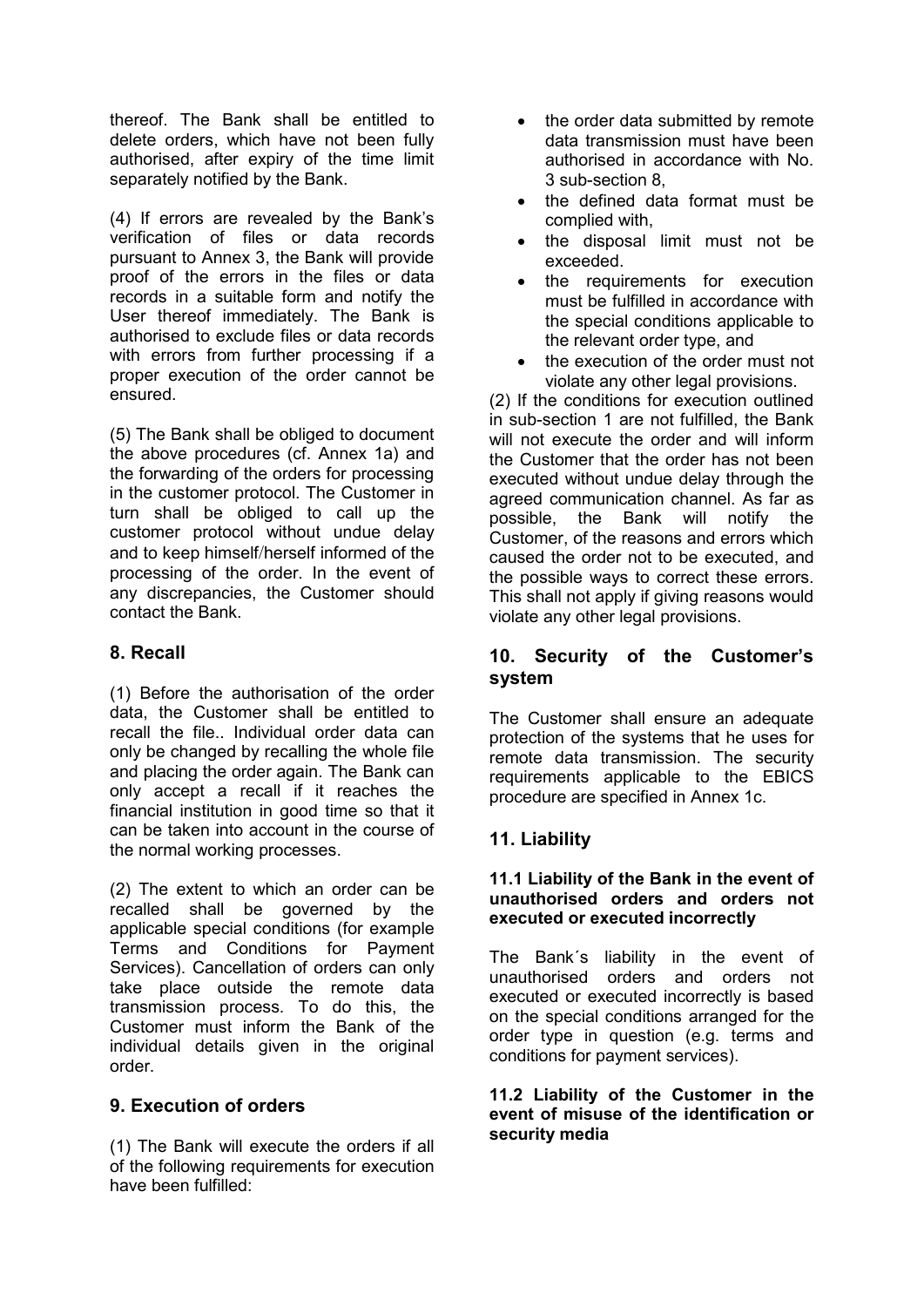#### **11.2.1 Liability of the Customer in the event of unauthorised payment transactions prior to a blocking request**

(1) If unauthorised payment transaction prior to a blocking request is based on the use of a lost, stolen or otherwise missing identification or security medium or on any other form of misuse of the aforementioned, the Customer shall be liable for the losses consequently incurred by the Bank if the Subscriber is responsible for their identification or security medium being lost, stolen or otherwise missing, or otherwise misused. The Customer shall also be liable if they neglect to select one of their appointed Subscribers with due care and/or if they fail to regularly verify that the Subscriber is fulfilling its obligations in accordance with these terms and conditions. If the Bank contributed to the generation of a loss due to culpable conduct, the degrees to which the loss must be borne by both the Customer and the Bank are determined on the basis of the principles of contributory negligence.

(2) The Customer is not obliged to provide compensation for the loss pursuant to sections 1 and 2 if the Subscriber was unable to lodge a blocking request in accordance with section 6 sub-section 1 because the Bank failed to ensure that a blocking request could be submitted, thereby causing the loss.

(3) Liability for losses caused within the period applicable to the disposal limit is restricted to the agreed disposal limit in question.

#### **11.2.2 Liability of the Customer in the event of other unauthorised transactions prior to a blocking request**

If an unauthorised transaction prior to a blocking request which is not a payment transaction is based on the use of a lost, stolen or otherwise missing identification or security medium or on any other form of misuse of the aforementioned, the Customer shall be liable for the losses consequently incurred by the Bank if the Subscriber is responsible for their identification or security medium being lost, stolen or otherwise missing, or otherwise misused. The Customer shall also be liable if they neglect to select one of their appointed Subscribers with due care and/or if they fail to regularly verify that the Subscriber is fulfilling its obligations in accordance with these terms and conditions. If the Bank contributed to the generation of a loss due to culpable con- duct, the degrees to which the loss must be borne by both the Customer and the Bank are determined on the basis of, the principles of contributory negligence.

#### **11.2.3 Liability of the Bank subsequent to a blocking request**

The Bank shall accept liability for all losses incurred due to unauthorised transactions effected after a blocking request has been received from a Subscriber. This does not apply if a Subscriber has acted with intent to defraud.

# **12. Waiver of Articles 9, 10 ECG**

The provisions of the Articles 9 and 10 of the ECG (E-Commerce Act) are hereby waived.

# **13. Final provisions**

The Annexes mentioned in these terms and conditions are part of the agreement made with the Customer.

Annexes: Annex 1a: EBICS interface Annex 1b: Specification for the EBICS interface

Annex 1c: Security requirements for the EBICS customer system

Annex 2: Not currently in use Annex Annex 3: Data format specification

# **Annex 1a: EBICS interface**

**\_\_\_\_\_\_\_\_\_\_\_\_\_\_\_\_\_\_\_\_\_\_\_\_\_\_\_\_**

# **1. Identification and security procedures**

The Customer (account holder) shall disclose the Subscribers and their authorisations with respect to remote data transmission to the credit institution.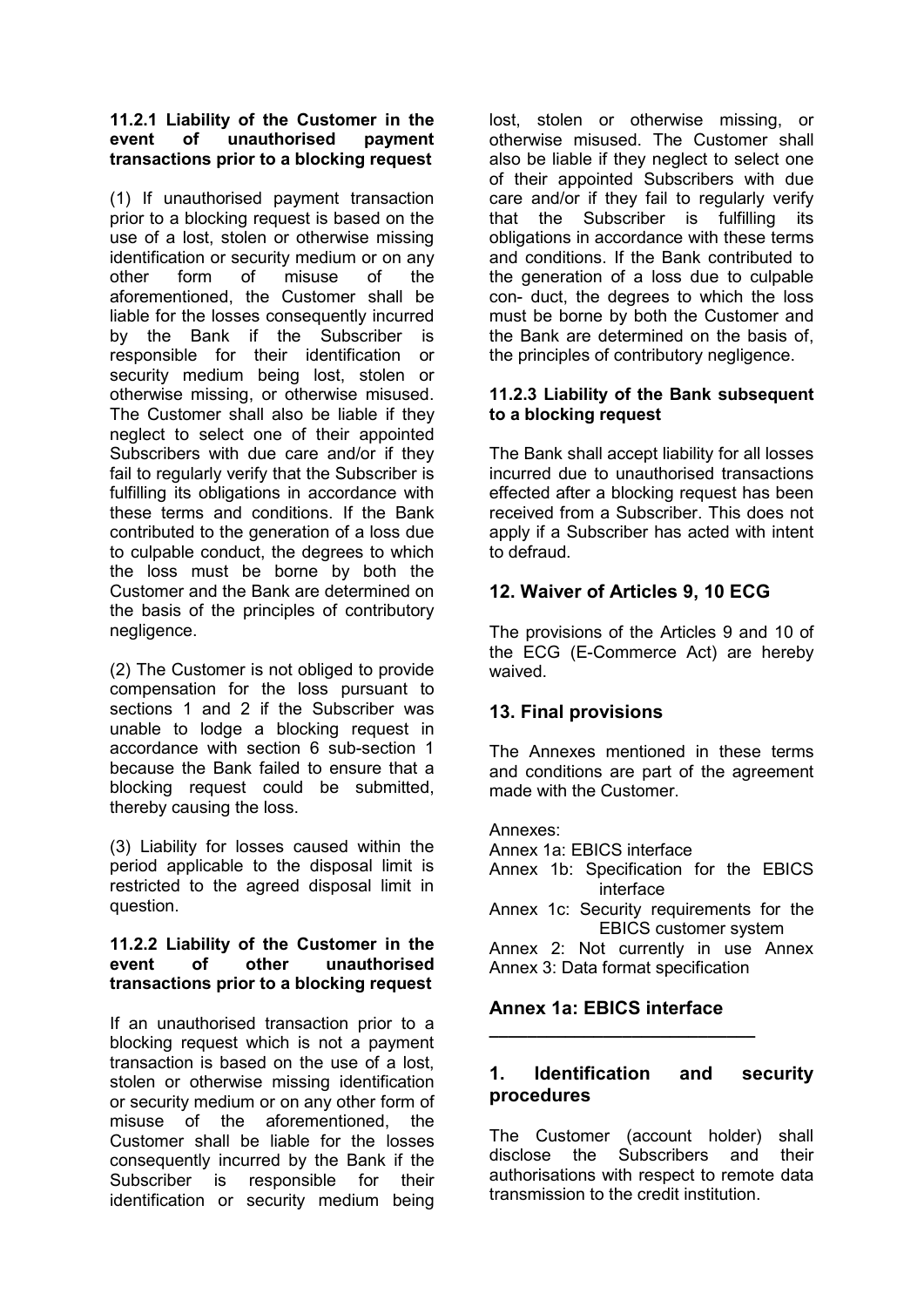The following identification and security procedures are used for the EBICS interface:

- Electronic signatures
- Authentication signature
- Encryption

For each identification and security process, the Subscriber has an individual key pair which consists of a private and a public key. The public subscriber keys shall be disclosed to the credit institution in accordance with the procedure described in section 2. The public bank keys must be protected against unauthorised alteration in accordance with the procedure described in section 2. The Subscriber's key pairs may also be used for communication with other credit institutions.

# **1.1 Electronic signatures**

#### **1.1.1 Electronic signatures of the Subscribers**

The following signature classes are defined for the electronic signatures (ESs) of the Subscribers:

- Single signature (type "E")
- First signature (type "A")
- Second signature (type "B")
- Transport signature (type "T")

Electronic signatures of the types "E", "A" or "B" are described as bank-technical ESs and are used for the authorisation of orders. Orders may require several banktechnical ESs to be applied by different Users (account holders and their authorised account representatives). For each order type supported, a minimum number of bank-technical ESs shall be agreed on between the credit institution and the Customer. ESs of type "T" are designated transport signatures and cannot be used for banking authorisation of orders, but only for transmission of orders to the bank system.

Technical subscribers (see section 2.2) may only be assigned an ES of type "T".

The program used by the Customer can generate different messages (for example domestic and international payment orders, but also messages concerning initialisation, protocol download and retrieval of account and turnover information). The credit institution shall inform the Customer which message types can be used and which ES type must be applied in the specific case.

# **1.2 Authentication signature**

In contrast to the ES, which is used to sign order data, the authentication signature is used for an individual EBICS message and is configured via the control and login data and the ESs contained therein. With the exception of a few system-related order types defined in the specification for the EBICS interface specification, authentication signatures must be supplied by both the customer system and the bank system in every transaction step. The Customer must ensure that software is used which, in accordance with the specification for the EBICS interface (cf. Annex 1b), verifies the authentication signature of each EBICS message transmitted by the credit institution, and which takes into account the current validity and authenticity of the credit institution's saved public keys.

The authentication signature may also be rendered using the photoTAN procedure in the technical environment of the Bank or that of an authorised service provider. They carry out the necessary verification for the Customer.

# **1.3 Encryption**

To ensure the secrecy of banking data on the application level, the order data must be encrypted in accordance with the specification for the EBICS interface (cf. Annex 1b) by the Customer, who must also take into account the current validity and authenticity of the credit institution's saved public keys.

In addition, transport encryption must be used on the external transmission paths between the systems of the Customer and the Bank. The Customer must ensure the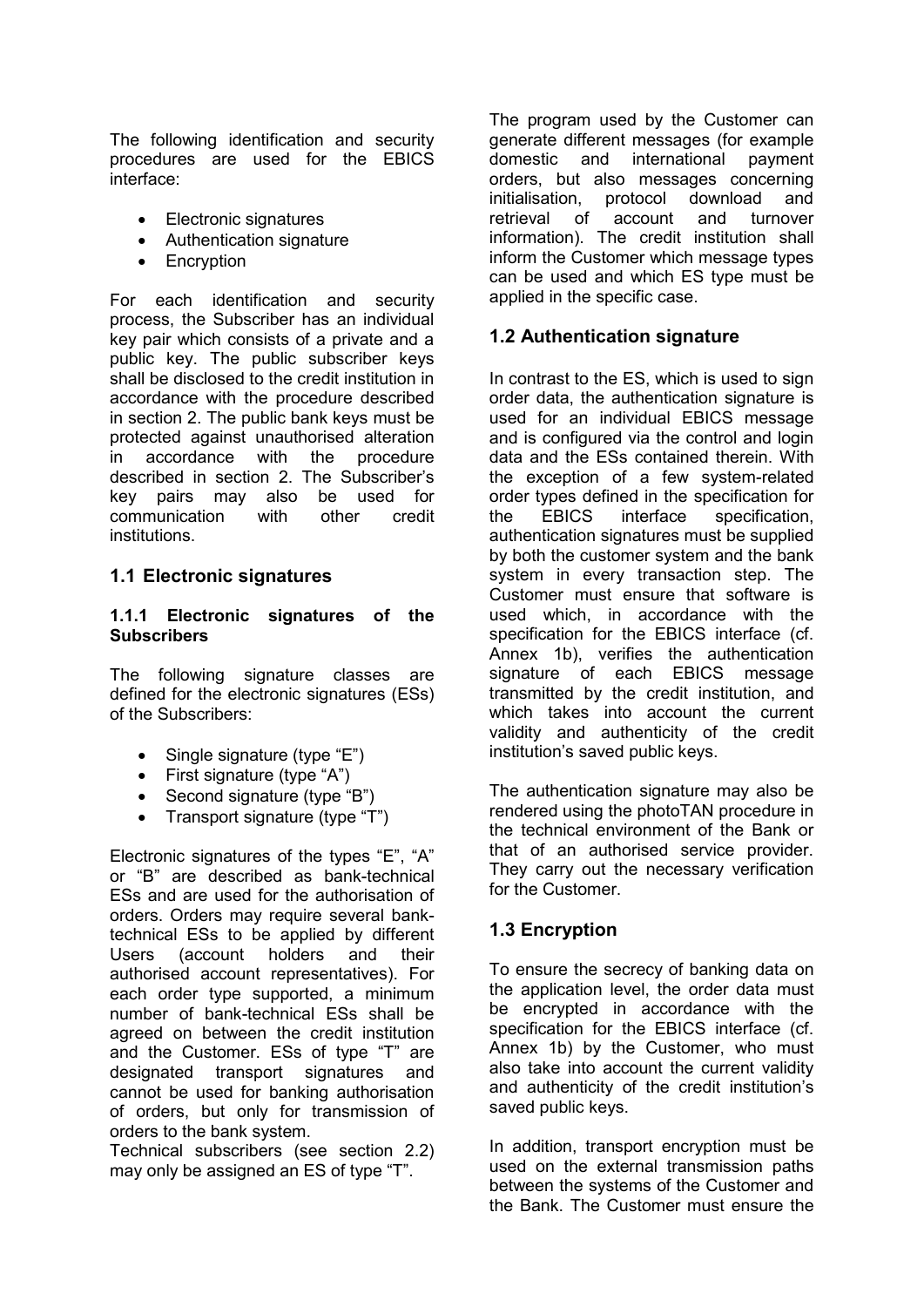use of software that verifies, in accordance with the specification for the EBICS interface (cf. Annex 1b), the current validity and authenticity of the server certificates applied by the credit institution.

## **2. Initialisation of the EBICS interface**

#### **2.1 Installation of the communication interface**

Communication is initialised by utilising a URL (Uniform Resource Locator). Alternatively, an IP address for the respective credit institution may be used. The URL or IP address is disclosed to the Customer on conclusion of the agreement with the credit institution.

For initialising EBICS, the credit institution shall provide the Subscribers designated by the Customer with the following data:

- URL or IP address of the credit institution
- Name of the credit institution
- Host ID
- Permitted version(s) of the EBICS protocol and the security procedures
- Partner ID (Customer ID)
- User ID
- System ID (for technical subscribers)
- Further specific details on Customer and Subscriber authorisations

For the Subscribers assigned to the Customer, the credit institution will assign one user ID which clearly identifies the Subscriber. Insofar as one or more technical subscribers are assigned to the Customer (multi-user system), the credit institution will assign a system ID in addition to the user ID. If no technical subscriber is defined, the system ID and user ID are identical.

# **2.2 Initialisation of the keys**

**2.2.1 First initialisation of the Subscriber keys**

The key pairs used by the Subscriber for the bank-technical ES, the encryption of the order data and the authentication signature shall, in addition to the general conditions described in section 1, comply with the following requirements:

1. The key pairs must be signed exclusively and unambiguously to the Subscriber.

2. If the Subscriber generates the keys, the private keys must be generated by means which the Subscriber can keep under his/her sole control.

3. If the keys are made available by a third party, it must be ensured that the Subscriber is the sole recipient of the private keys.

4. With respect to the private keys used for identification, each User shall define a password for each key which protects access to the respective private key.

5. With respect to the private keys used to protect the data exchange, each Subscriber shall define a password for each key which protects access to the respective private key. The photoTAN may be used by the Participant instead of a password if the security medium of the Subscriber is saved by the Bank in a technical environment that is protected against unauthorised access. Further, the password may be dispensed with if the Subscriber's security medium is stored in a technical environment which is protected against unauthorised access.

Transmission of the Subscriber's public keys to the bank system is necessary for the Subscriber's initialisation by the credit institution. For this purpose, the Subscriber shall transmit their public keys to the credit institution via two independent communication channels:

via the EBICS interface by means of the order types provided by the system for this procedure, and

via an initialisation letter signed by the account holder or an authorised account representative.

For the subscriber's initialisation, the credit institution shall verify the authenticity of the public subscriber keys transmitted via EBICS on the basis of the initialisation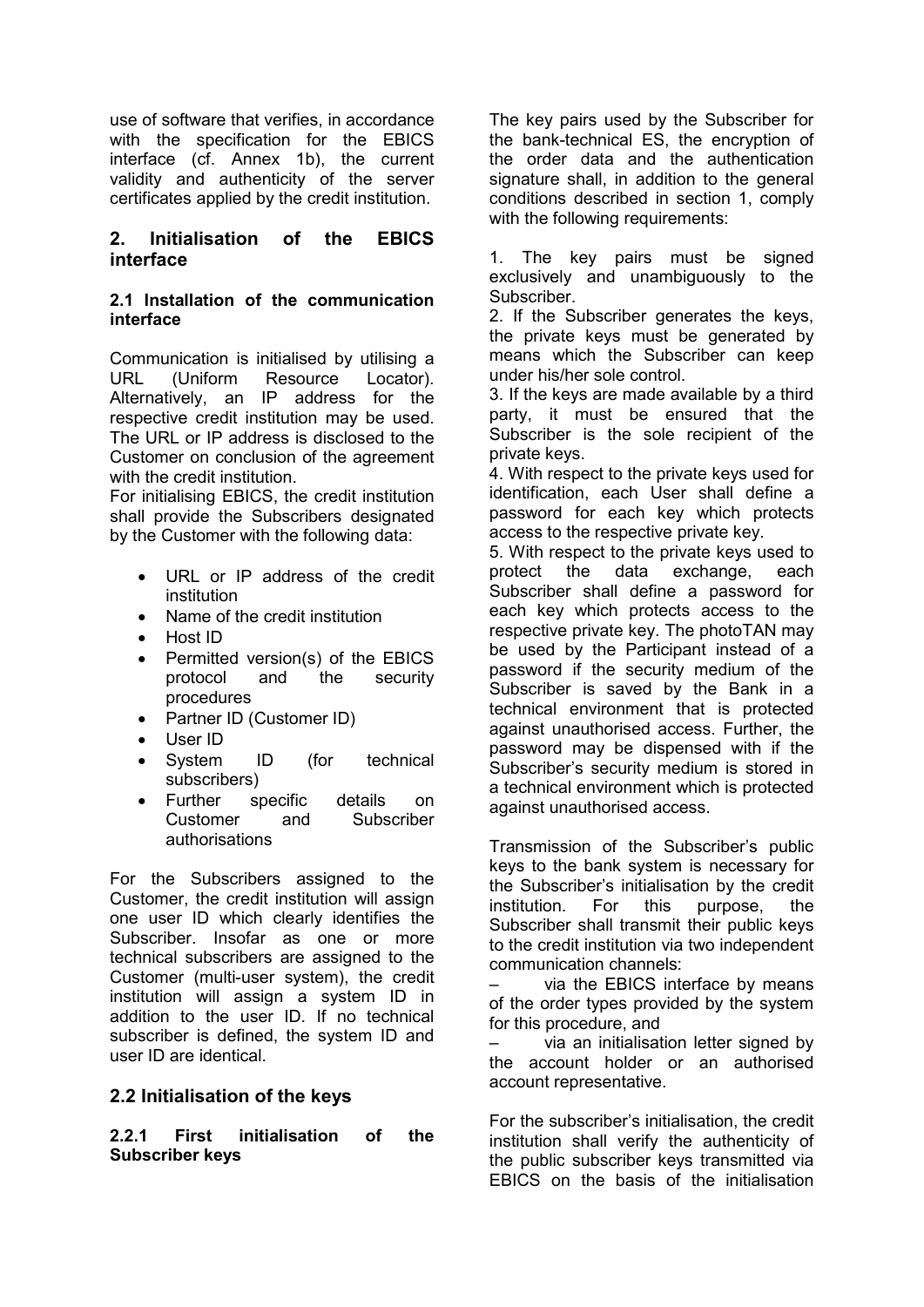letters signed by the account holder or an authorised account representative.

The initialisation letter shall contain the following data for each public subscriber key:

- Purpose of the public subscriber key
- Electronic signature
- Authentication signature
- Encryption
- The respective version supported for each key pair
- Specification of exponent length
- Hexadecimal representation of the public key's exponent
- Specification of modulus length
- Hexadecimal representation of the public key's modulus
- Hexadecimal representation of the public key's hash value

The credit institution will verify the signature of the account holder or authorised account representative on the initialisation letter and also whether the hash values of the subscriber's public key transmitted via EBICS are identical to those transmitted in writing. If the verification is positive, the credit institution will activate the relevant Subscriber for the agreed order types.

## **2.2.2 Migration from FTAM to EBICS**

If the Subscriber has already received a valid banking key that has been activated by the credit institution under a previously existing access to remote data transmission for FTAM, the banking keys may be retained in the course of a separately agreed migration from FTAM to EBICS, provided that they correspond at least to Version A004 and retention has been agreed to with the credit institution.

In this event, the public keys for authentication and encryption will be transmitted to the credit institution via the order types intended for this purpose. These messages must be signed with the key for the bank-technical ESs. The separate transmission of a signed initialisation letter may be omitted.

# **2.3 Initialisation of the bank keys**

The Subscriber will download the credit institution's public key with an order type specifically provided by the system for this process.

The hash value of the public bank key shall additionally be made available by the credit institution via a second communication channel separately agreed with the Customer.

Prior to the first data transmission via EBICS, the Subscriber shall verify the authenticity of the public bank keys sent by remote data transmission by comparing their hash values with the hash values notified by the credit institution via the separately agreed communication channel.

The Customer shall ensure that software is used which verifies the validity of the server certificates used in connection with the transport encryption by means of the certification path separately notified by the credit institution.

## **3. Placing orders with the Bank**

The User shall verify the correctness of the order data and ensure that only the verified data are signed electronically. Upon initialisation of communication, the Bank first carries out Subscriber-related authorisation verifications, such as order type authorisation or verifications of possibly agreed limits. The results of additional banking verifications such as limit verifications or account authorisation verifications will later be notified to the Customer in the customer protocol. As an exception to this, the Customer may choose to agree to online verification of the order data by the Bank.

The authorisation of orders may also be granted by entering the photoTAN shown on the mobile or a reading device and the electronic signature will be subsequently generated in the secure technical environment.

Orders transmitted to the bank system may be authorised as follows: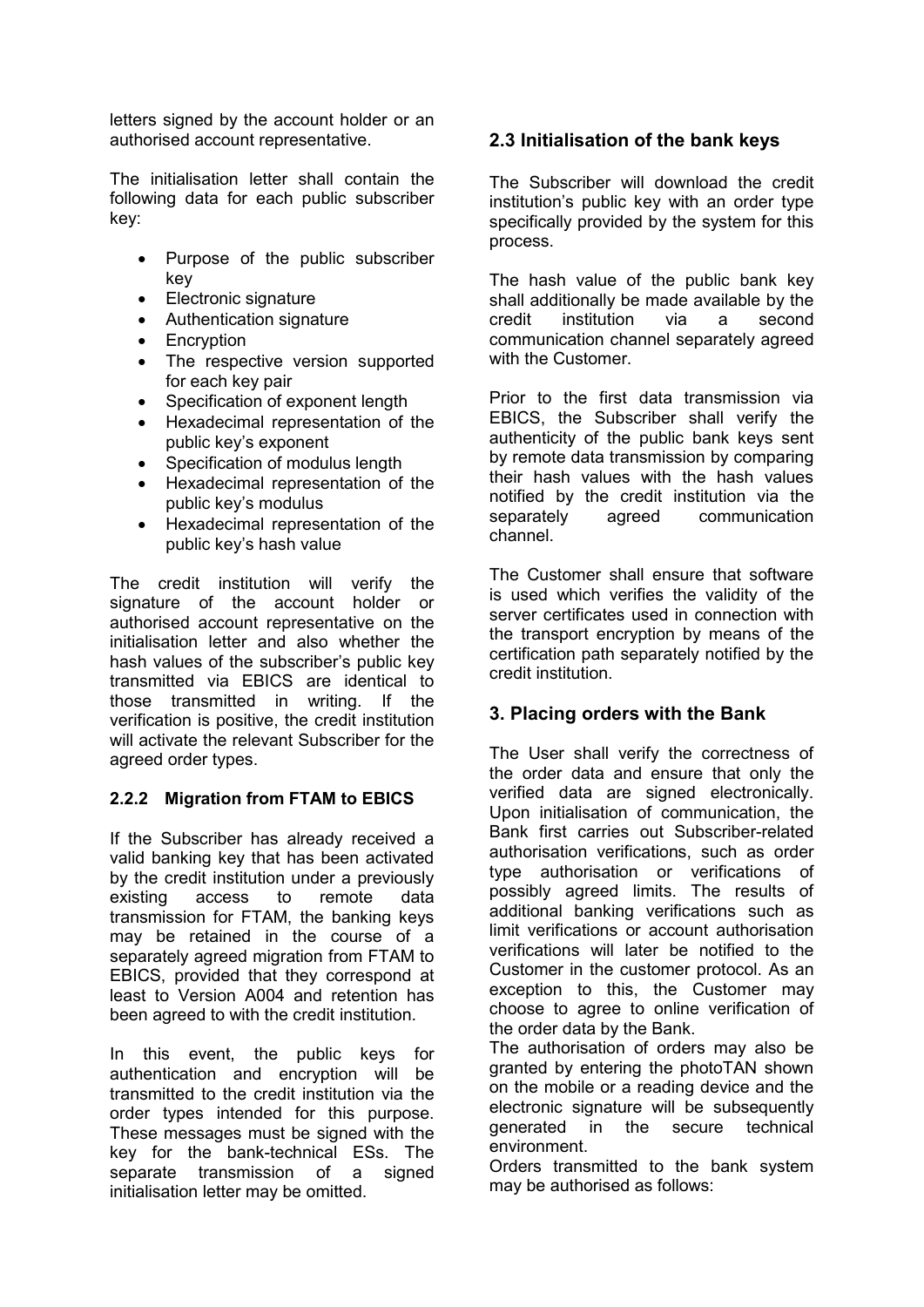1. All required bank-technical electronic signatures will be transmitted together with the order data.

2. If the distributed ES (verteilte elektronische Unterschrift "VEU") has been agreed with the Customer for the respective order type and the transmitted ESs are insufficient for banking authorisation, the order is stored in the bank system until all required ESs are applied.

3. If the Customer and the Bank agree that order data submitted by means of remote data transmission may be authorised by means of separately transmitted accompanying document, a transport signature (type "T") must be supplied for technical protection of the order data instead of the User´s bank-technical ES. To this end, the file must bear a special code indicating that there are no further ESs for this order other than the transport signature (type "T"). The order is authorised after the credit institution successfully verifies the User's signature on the accompanying document.

## **3.1 Placing orders by means of the distributed electronic signature (VEU)**

The manner in which the distributed electronic signature will be used by the Customer shall be agreed with the credit institution.

The distributed electronic signature (VEU) shall be used where orders are to be authorised independently of the transport of the order data and, if applicable, by several Subscribers.

In the case of a distributed electronic signature, the approval and thus the authorisation by means of the second banking signature may take place by using the photoTAN or by authorising an order using the app provided by the Bank.

Until all bank-technical ESs necessary for authorisation have been applied, the order may be deleted by an authorised User. If the order has been fully authorised, only a recall pursuant to section 8 of the Terms and Conditions for Remote Data Transmission can be made. The Bank may delete orders that have not been fully authorised after expiry of the time limit that has been separately notified by the Bank.

# **3.2 Verification of identification by the Bank**

An incoming order is executed by the Bank only after the necessary banktechnical ES or the signed accompanying document has been received and positively verified.

## **3.3 Customer protocols**

The Bank will document the following transactions in customer protocols:

- Transmission of the order data to the bank system
- Transmission of information files from the bank system to the customer system
- Result of each verification of identification for orders from the customer to the bank system
- Further processing of orders if they concern the verification of signatures and the display of order data
- Decompression errors

The Subscriber shall keep informed on the result of the verifications carried out by the credit institution by downloading the customer protocol without undue delay.

The Subscriber shall include this protocol, the contents of which correspond to the provisions of section 10 of Annex 1b in their files and submit it to the credit institution on request.

## **4. Change of the Subscriber keys with automatic activation**

If the validity period of the identification and security media used by the Subscriber is limited, the Subscriber must transmit the new public keys to the Bank in good time prior to the expiry date of such validity period. After the expiry date of the old keys, a new initialisation must be made. If the Subscriber generates keys himself, the subscriber keys must be renewed using the order types provided by the system for this purpose on the date agreed to with the credit institution. The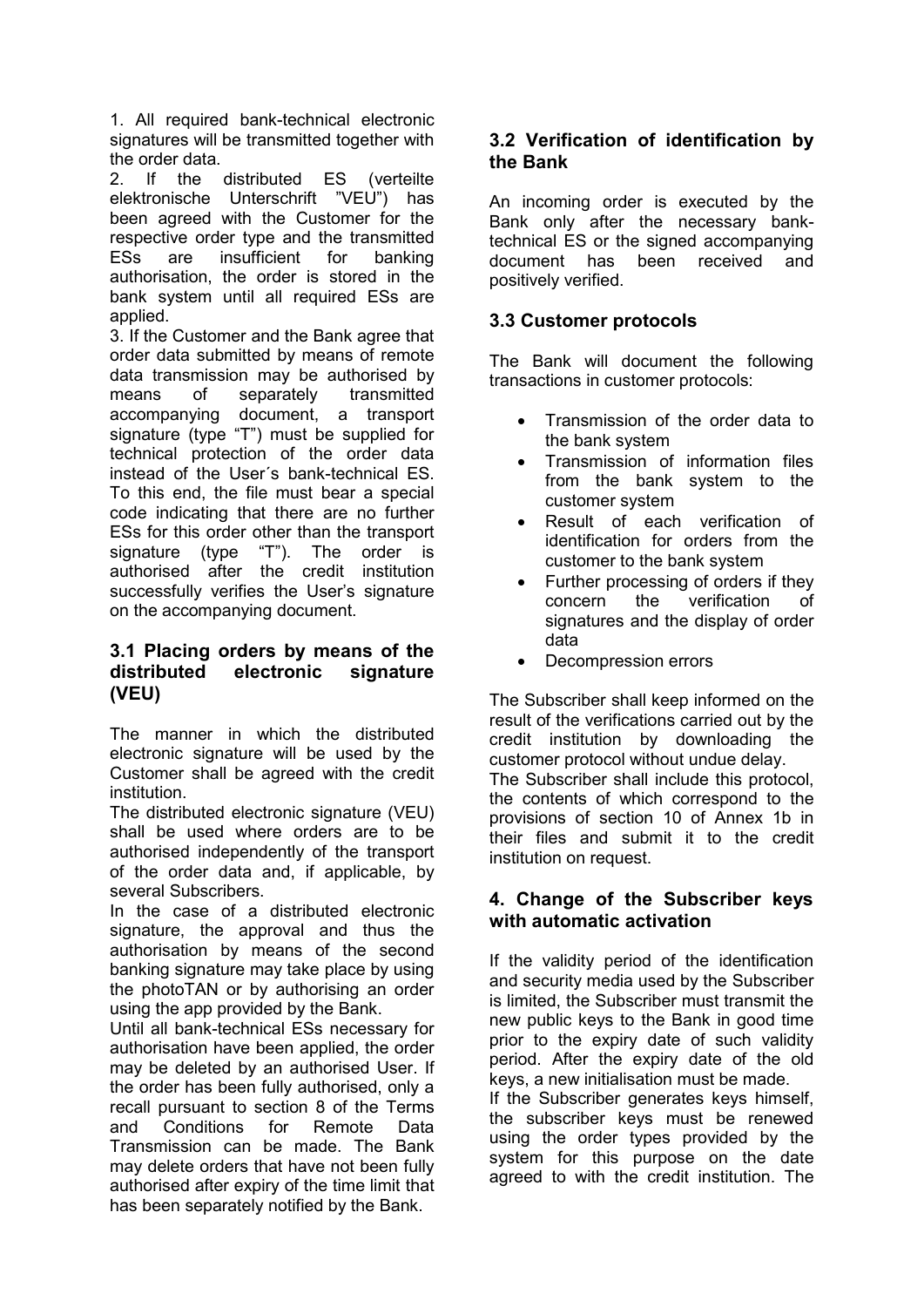keys must be transmitted in good time before expiration of the old keys.

The following order types shall be used for an automatic activation of the new keys without renewed Subscriber initialisation:

- update of the public bank-technical key (PUB) and
- update of the public authentication key and the public encryption key (HCA) or alternatively
- update of all three abovementioned keys (HCS).

The User must supply a valid banktechnical ES for order types PUB, HCA and HCS. After the keys have been changed, only the new keys may be used.

If the electronic signature could not be positively verified, the provisions described in section 7 subsection 3 of the Conditions for Remote Data Transmission shall be applicable.

The keys may be changed only after all orders have been completely processed. Otherwise, orders still unprocessed will have to be placed again using the new key.

## **5. Suspension of the Subscriber keys**

If misuse of the subscriber keys is suspected, the Subscriber must suspend the access authorisation for all bank systems using the compromised key(s). If the Subscriber is in possession of valid identification and security media, the Subscriber can suspend access authorisation via the EBICS interface. If a message with order type "SPR" is sent, access will be suspended for the relevant Subscriber whose user ID was used to send the message. After suspension, the Subscriber can place no further orders via the EBICS interface until the access has been initialised again as described in section 2.

If the Subscriber is no longer in possession of valid identification and security media, the Subscriber can request

suspension of the identification and security media outside the remote data transmission procedure via the suspension facility separately notified by the Bank.

Outside the remote data transmission process, the Customer may request suspension of a Subscriber's identification and security media or of the entire remote data transmission access via the suspension facility notified by the Bank.

## **Annex 1b: Specification for the EBICS interface**

**\_\_\_\_\_\_\_\_\_\_\_\_\_\_\_\_\_\_\_\_\_\_\_\_\_\_\_\_\_\_\_**

The specification is published on the website [http://www.ebics.de.](http://www.ebics.de/)

## **Annex 1c: Security requirements for the EBICS customer system**

**\_\_\_\_\_\_\_\_\_\_\_\_\_\_\_\_\_\_\_\_\_\_\_\_\_\_\_\_\_\_\_**

In addition to the security measures described in Annex 1a section 5, the Customer must observe the following requirements:

- The software used by the Customer for the EBICS procedure shall comply with the requirements described in Annex 1a.
- A firewall is an application which supervises all incoming and outgoing messages and only allows known or authorised connections to pass through. EBICS customer systems may not be used without a firewall.
- A virus scanner must be installed and must be updated regularly with the newest virus definition files.
- The EBICS customer system must be configured in such a manner that the Subscriber has to log in before the system can be used. The Customer must log in as a normal user and not as an administrator who is authorised, for instance, to carry out program installations.
- The internal IT communication channels for unencrypted banktechnical data or for unencrypted EBICS messages must be